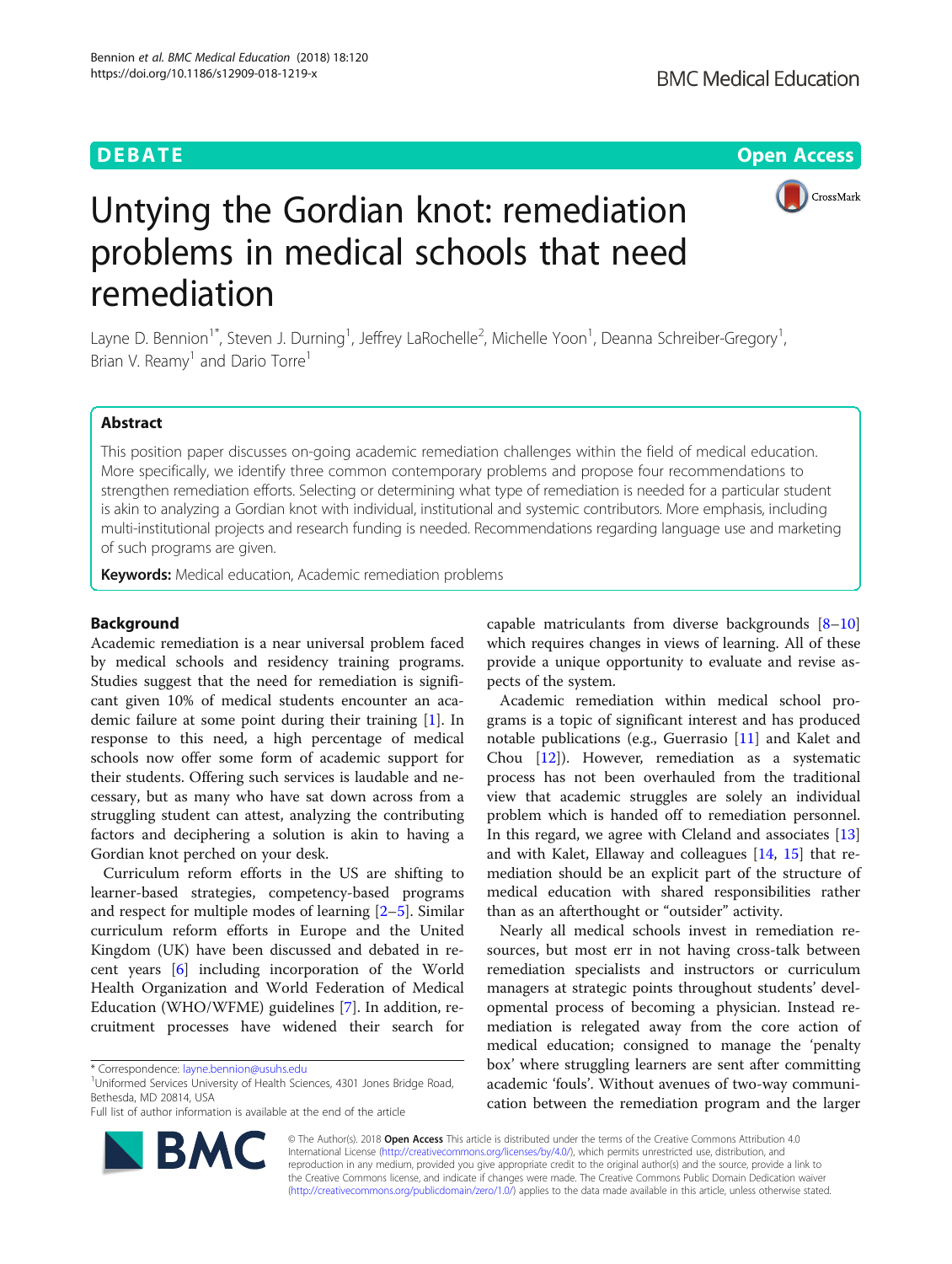educational program and without revising our view of remediation as 'fixing' struggling learners, remediation will remain, in our opinion, less effective and more costly to individual learners and to the school (see also [\[16\]](#page-8-0)).

Cleland and associates article [\[13\]](#page-8-0) as well as others have recently written about the disconnect between individual remediation needs and the larger educational system and have raised important associated questions. While Cleland and colleagues do offer some specific suggestions, overall they highlighted more problems and points for discussion rather than providing specific solutions. In this paper, we build upon their work and identify three common problems associated with the disconnect between the larger medical education process and remediation and subsequently propose four recommendations to minimize those problems.

## Problem 1. Struggling learners—Can the system find them early?

There are four potential sources for identifying struggling learners: pre-matriculation and demographic data, self-identification, student advancement or academic review committees, and the use of multiple-sourced, detailed, across-time performance data (portfolios).

Many risk contributors have been studied and are known before the first day of medical school. Some of those known risk factors are briefly reviewed below. Ferguson, James and Madeley [[17\]](#page-8-0) in their meta-analysis of studies involving students attending UK medical schools found that (1) women slightly out-perform men, and (2) identification as an ethnic minority tends to be a slight disadvantage. More recently, Woolf, Potts & McManus [[18](#page-8-0)] found in their meta-analysis of UK physician training, wide-spread differences between white and non-white candidates. In addition, they found undergraduate grade point average (GPA) predicted only 23% of the variance in medical school grades, and learning style (e.g., Kolb's convergers or the tripartite model's deep and strategic) had weak correlations with academic performance (0.18 to 0.26). Donnon and associates' [[19](#page-8-0)] meta-analysis of Medical College Admissions Test (MCAT) score's' predictive validity of medical school performance found small to medium effect sizes (essentially zero up to 0.4) for various measures of later performance. Dyrbye et al. [[20](#page-8-0)] found that students' "serious thought" of dropping out of medical school was associated with demographic or event factors, e.g., being older in medical school (> 30 years old), having a child, being in the 3rd year of medical school, and selfidentifying as an American Indian or Pacific Islander. As anticipated, they also found greater risk of academic problems was associated with significant psychosocial stressors such as major personal illness, major illness in a significant other, and divorce. No researchers have proposed

that the above noted data points should be the sole identifiers of at-risk students. While these are known relationships, to the best of our knowledge, no researchers have combined known risk factors with concerning early performance data in an effort to identify struggling learners at the beginning of their academic training.

A second source for identifying struggling learners is self-referral. Only a small percentage of students selfrefer to remediation resources. Combining 10 years of data, Guerrasio et al. [\[21\]](#page-8-0) found approximately 7% of students were self-referred to a remediation program for medical students and professionals. Based on our experiences, many of these students tend to be high achievers whose drivers for self-referral include chronic anxiety about their performance. Thus seeking assistance or reassurance is not a new behavior for them. In our view, there is little change needed at the system level for this subset of struggling learners.

A third source for identification of an at-risk student is through a more formal process led either by faculty (Ellaway et al. [\[14\]](#page-8-0)) or an academic or competency review committee. Typically, committees review a student's situation following a critical academic or performance failure and then make recommendations to the school's leadership regarding that particular student's status within the school. While there is little question that the students who are reviewed by such committees are 'at-risk' learners, this action commonly occurs very late in the process. That is, remediation programs and experts sit by the "sidelines" until there has been a significant failure or a series of failures by an individual student. These institutional-level processes typically proceed slowly, are perceived as punitive by students and are designed to capture those students with the most serious academic or professional behavior problems, i.e., those who may be facing the possibility of disenrollment.

Stegers-Jager and colleagues [\[22](#page-8-0)] presented a different model from a Dutch medical school implemented recently which did include early identifications occurring at 4, 7 and 12 months into the preclerkship studies. Warnings were given at the 4- and 7-month time points, and academic probation was applied at 12-months. They did find more students participating in supportive services under this model (than the previous process). They found those students participating in one-on-one remediation services were significantly more likely to satisfactorily complete their preclerkship studies.

As for longer-term functioning of students reviewed by an academic review committee, Durning et al. [[23](#page-8-0)] analyzed the performance of Post Graduate Year-1 (PGY1) residents comparing those who had been referred for academic review to those who had not. They found that being presented to the committee was associated with a higher risk of below average performance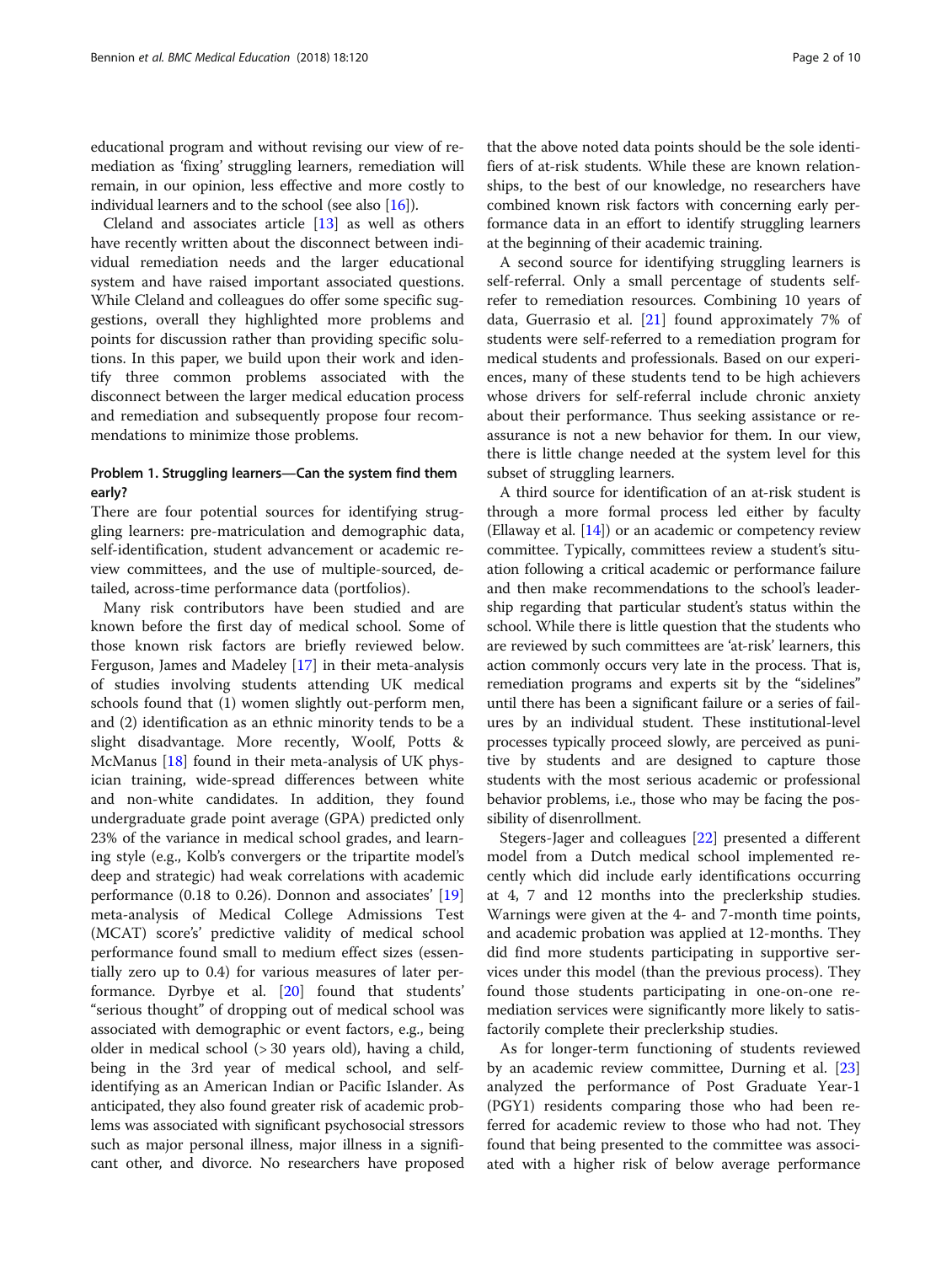during PGY-1. However, they also found that the overall percentage of those students who interacted with the committee and had below average performance ratings during internship was low. The authors noted the need for more research including: (a) the timing and intensity of remediation efforts and whether either is associated with higher risk for later performance problems and (b) looking at the strength of the relationship with later performance comparing those students with primarily academic issues from those with primarily professional problems.

Similar to Kalet and colleagues [[15](#page-8-0), [24\]](#page-8-0), we believe that as a student is identified later into the curriculum, the higher the likelihood of that student presenting with exhaustion, discouragement, and a lag in academic performance, which could have a potentially negative impact on the student's ability to modify or attempt changes in their study process.

A fourth potential source for identification is the use of multiple-sourced, across-time performance of students analyzed with the goal of early identification of struggling learners. The notion of a learning or progress portfolio for medical students is certainly not new (e.g., [\[25](#page-8-0)–[28](#page-8-0)].

Portfolios can be used as to means to comprehensively collect available performance data including academics. Recently, Kalet and Pusic [[29](#page-8-0)] advocated use of a holistic and competency-based portfolio aggregating various scores and ratings from multiple sources. This process is currently in development at their program (New York University School of Medicine). Unfortunately, few details were provided regarding the management and design of this process. However, it is clear that the profile metrics are available to the student and their mentor for periodic review. One example table in their chapter listed 21 specific content "buckets" for various performance metrics such as histology, pathology, pharmacology, etc. as well as displaying for each student their performance as compared to their cohort for each content area in a box-and-whisker format. This is an example of an individualized and very detailed tracking system for students' academic and professional performance and is in concert with our intended meaning for portfolio.

In Kalet and Pusic's school, it appears such data remains with the student and their mentor and is not used by the larger system in identification of at-risk learners. Presumably, a student who consistently shows academic difficulties would be referred for additional assistance, but when or how the system interacts with or uses individuals' data in the portfolio is not clear.

# Problem #2. Remediation—Which flavor works for which student?

Remediation, as a label, has been applied to a diverse set of processes including various skill-building presentations, tutoring, conceptual models, and one-on-one activities. With a few notable exceptions (see below), little is available which dissects the procedure and, most critically, details how to individualize remediation to meet the needs of a specific struggling learner. As noted by Winston [[30](#page-8-0)] and others, simply teaching to pass the next exam does not work in the longer-term for struggling learners.

Over two thirds of medical school remediation programs make available services such as time management strategies, test taking techniques, note taking strategies, reviews of class exams, review of course content, modeling use of resources, and modeling problem-solving [\[31](#page-8-0)]. As noted by Cleland and colleagues a most noticeable downside to the above practices can be summed up as a systemic view that quick and easy fixes have the ability to address the problem of struggling learners [\[13](#page-8-0)]. Alternatively these generic services can ignore some of the individual contributors of a particular struggling learner. Some medical schools address the needs of atrisk students by providing pre-matriculation programs focused on enhancing study-skills and/or tutoring to promote early exposure to and learning of the material. Miller [[32\]](#page-8-0) described one such program which resulted in students modifying their anticipated study plan, but unfortunately no data was presented related to actual academic outcomes.

Remediation approaches applied in medical education research have been categorized into four models: analytic, developmental, synthetic and competency-based [[33\]](#page-8-0). Unfortunately, such models have been found to explain little of the outcome variance whether referring to clinical skills development, basic science knowledge or professionalism [\[16](#page-8-0), [34](#page-8-0)–[37\]](#page-8-0).

Winston [\[30\]](#page-8-0) discussed an in-depth, year long, multipronged, intensive program for students repeating a portion of the curriculum involving regular facultyfacilitated, small group work with integration of study skills and presented data indicating their success. Sayer et al. [\[38\]](#page-8-0) described a small, reportedly successful program in a UK medical school specifically targeting academic issues with lengthy one-on-one tutoring, a collaboratively designed remediation plan and a careful individualized assessment process.

An alternative approach is a listing of potential types of learner deficits ("diagnoses") such as difficulties in fund of knowledge, clinical reasoning, history-taking, physical examination or professionalism [\[39\]](#page-8-0). Guerrasio [[11\]](#page-8-0) adds the following additional remediation 'diagnoses': time management and organizational skills, interpersonal skills, communication, practice-based learning, system-based learning and mental well-being.

Beyond descriptive summaries and looking at scattered outcome metrics, little research has focused on how to build an effective and individualized process to provide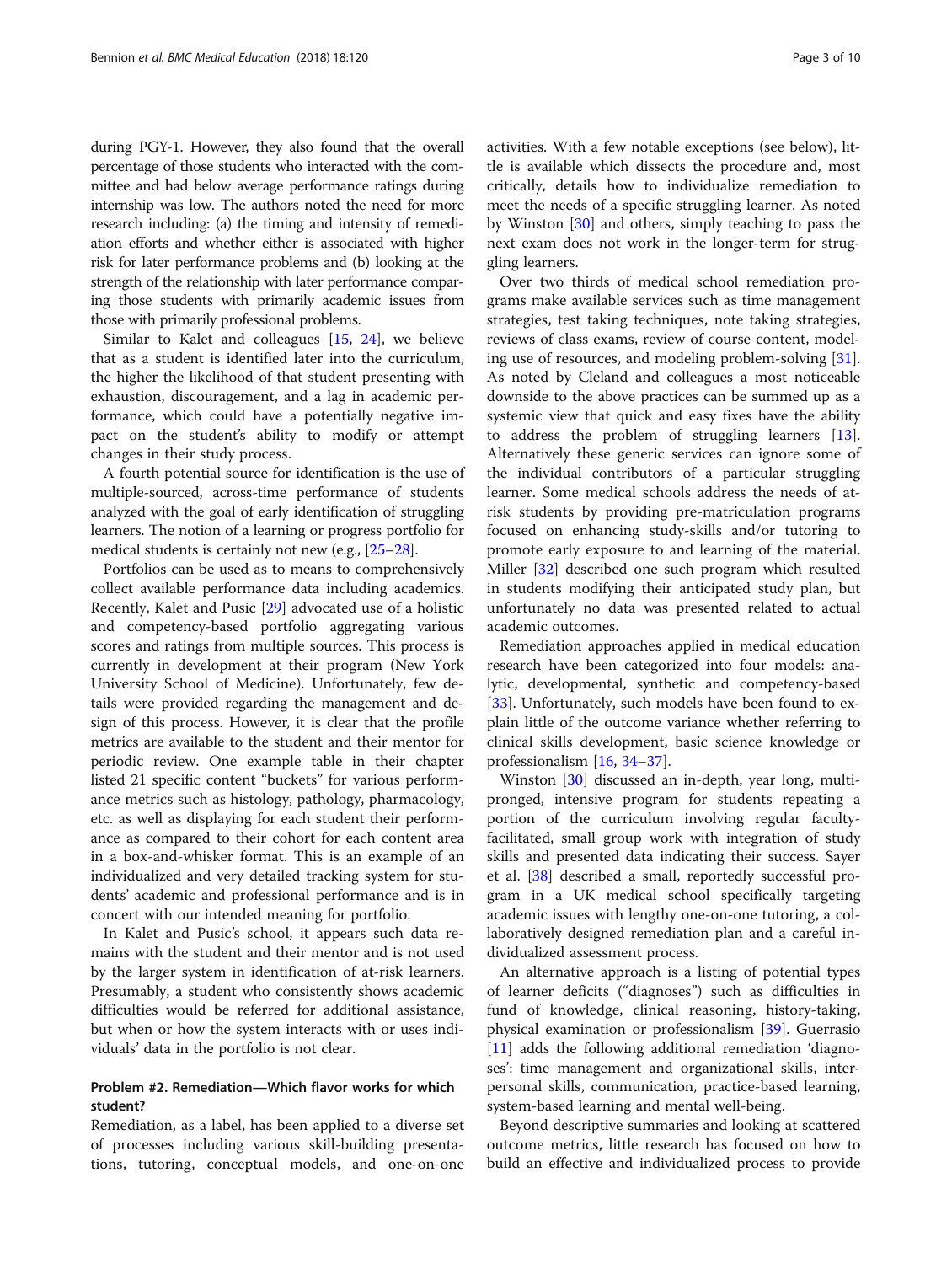successful remediation. Ascertaining what works and doesn't work in remediation is difficult. Guerrasio [[11](#page-8-0)] has perhaps one of the most detailed and practical discussions based on their remediation process at University of Colorado School of Medicine and she diligently references many sources supportive of particular processes. Kalet and Chou [\[12](#page-8-0)] also document many practical aspects and viewpoints related to conducting remediation with individual students. As these authors and others (e.g., [[13](#page-8-0), [40\]](#page-9-0)) note most research on medical education academic remediation is focused on a retake of a failed examination and provides little basis for determining of what types of support are needed for which students or what type of remediation is most helpful. Kalet, et al. [\[12](#page-8-0)] rightly note "as yet [there is] little evidence supporting how and why remediation in medical education works" (pg 24).

A second complication in individualizing effective remediation is the varied background of staff who are tasked to create or manage remediation programs. A survey of 134 medical schools found that less than half of the staff who were responsible for remediation in medical schools had graduate degrees in education, learning or in enhancing individual behavioral change [[31\]](#page-8-0). Over one third of these staff members reportedly had no particular training nor prior experience in providing academic support. Similar to above, this data suggests remediation at the graduate level is a young field with the added disadvantage of not having a solid basis in theory or discipline.

A third complication, as identified by Guerrasio [\[11](#page-8-0)], Sayer et al. [\[38](#page-8-0)] and Mcloughlin [[41\]](#page-9-0) focuses on the numerous contributors to academic difficulties. For a particular student, the number of contributors to academic struggles is typically multiple per struggling learner and many are related to the student's background experiences and/or to current vulnerabilities within their social and family settings. Thus, teaching specific skills, e.g., time management or the notion of spaced learning, is often an inadequate response for at least a portion of struggling students. Cleland and associates [\[13](#page-8-0)] also highlight the need to recognize pressures from institutional culture as well as individual student backgrounds.

Durning and associates [[33\]](#page-8-0) take a different approach. Rather than attempting to match remediation strategies to a specific student or their learning difficulties, they took an empirically and theory-based application of a self-directed learning process which is generic to topic and context and adapted it for struggling medical learners. This model, Self-Regulated Learning—Microanalytic Assessment and Training (SRL-MAT), is a problem-solving approach which functions as a threephase cyclical loop and is applicable across learning situations. Specifically the three cycles are: (a) Forethought

including strategic planning and motivational factors, (b) Performance involving metacognitive monitoring, selftesting and self-control and (c) Self-Reflection about performance such as causal attribution, self-evaluation and satisfaction. These skills are intended for the application of immediate to longer-term work products. Notably, this model is based on a solid foundation in educational research with data showing successful learning outcomes from multiple learning contexts and has been successfully utilized in improving the diagnostic reasoning of medical students [[42\]](#page-9-0).

Fourth, rarely is there any formal assessment of the struggling learner, beyond an unstructured interview, to objectively measure their academic and cognitive strengths and weakness. While many remediation programs include an interview in their process, what is meant by 'an interview', the degree of structure and coverage for that interview and how that information is used is a glaring hole.

A welcome exception is Yellin's [\[43\]](#page-9-0) work which discusses the issues associated with formal cognitive assessment, determining strengths and weaknesses and if testing supports it, applying diagnosis of learning disabilities for medical students. He advocates for the use of broad-based cognitive testing to ascertain struggling medical students' relative strengths and weaknesses within six neurodevelopmental constructs (attention, language, memory, temporal-sequential ordering, spatial ordering and higher-order cognition) to individualize the remediation plan. His process outlines the use of objective testing to create a cognitive profile used to help students better understand their cognitive and learning relative strengths and weaknesses. Based on the individual profile, the remediation team develops a tailored learning plan or a "management by profile" plan. When testing is not utilized, some academic weaknesses may not be recognized or addressed such as subtle reading comprehension problems, a need for better writing skills or below average clinical reasoning skills [[44](#page-9-0)]. A downside to the above process is the high cost and time needed for formal assessment as well as a specialist (e.g., neuropsychologist) who is familiar with the necessary testing tools and, critically important, is willing to frame an evaluation within the context of graduate medical education (rather than simply using general population or age-based norms).

At the individual student level, as Mcloughlin [\[41](#page-9-0)] and Yellin [\[43\]](#page-9-0) noted many students use the same strategies which produced success for them in their secondary and post-secondary educational endeavors. When faced with performance difficulties in medical school, these students often redouble their use of those same well-used strategies. Finding a new strategy is time-intensive and few medical students take the risk of potentially wasted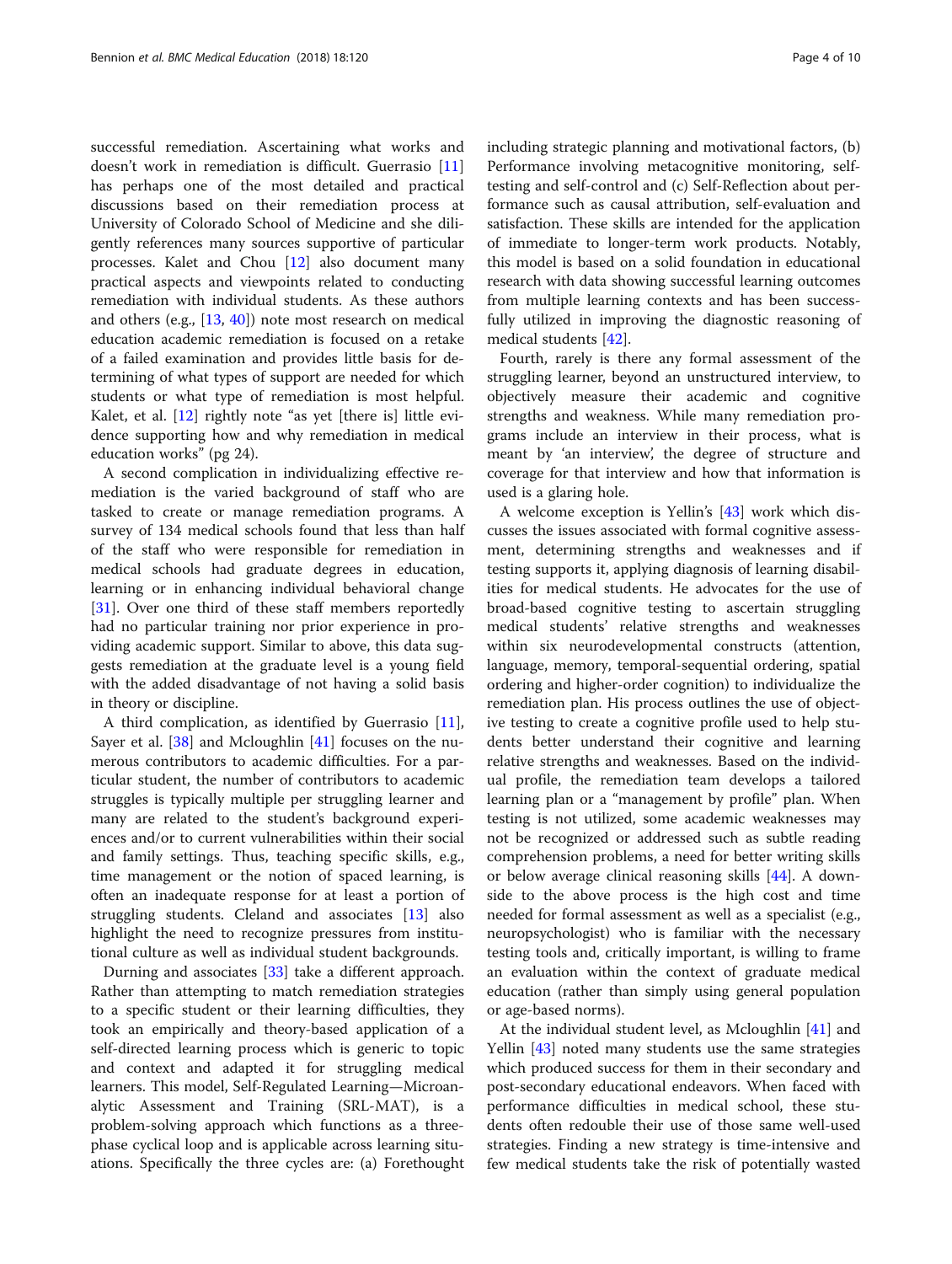time in trying new strategies. Medical students, almost by definition, are highly successful learners across decades of learning and adaptation to many environments. For these students any serious academic problem, not to mention consistent academic failures, is an unexpected and foreign hardship which they have no experience managing or learning from in productive ways. For the student in the throes of early professional identity development as a physician, serious academic problems can challenge their resiliency, motivation and career goals.

Fifth, research which incorporates demographic and cultural differences as covariates beyond gender and age are lacking. There are many who advocate the need for diversity and minority representation in the medical professional [[45](#page-9-0)–[49](#page-9-0)]. Difficult issues such as communication within cross-cultural supervision and mentoring of medical trainees has been addressed [\[50](#page-9-0)]. Little if any attention is focused on any empirical remediation investigations which also included broader diversity issues in the medical literature.

Sixth, there is scant recognition in the remediation literature of the difficulties all learners face when attempting to change their well-learned and previously servable strategy. The most commonly used skills deficit model in remediation asks students to change strategies and habits which have been personally effective for years and successfully used for thousands of hours. Changing deeply ingrained behaviors is difficult, stressful, and early attempts can be easily abandoned before experiencing success with an alternative strategy.

A final consideration is acknowledgement that a massive percentage of students are masterfully successful in adapting to the challenges of graduate medical education. Unfortunately, almost nothing is known about how high performing versus 'below average' medical students adapt. Information regarding how 'super' learners in medical school change, adapt and accomplish what they do is lacking in the educational literature. Discovering their successful adaptive strategies may add additional tools to the remediation process.

#### Problem 3. Stigma—It continues to interfere

At the individual student level, most medical students are historically unacquainted with academic difficulties [[13](#page-8-0)] and are reluctant to come forward and ask for additional assistance [[41](#page-9-0), [51,](#page-9-0) [52\]](#page-9-0). In addition, some students have a bias in their perceptions of what causes these academic problems. For example, Cleland and associates [\[40\]](#page-9-0) found that 4th year medical students in a UK medical school with below average performance tended to blame external factors, believe that their most recent failure was an isolated event and believe that faculty did not offer the appropriate assistance (when in fact multiple messages to aid these same students had been sent).

At the institutional level, few would find overt bias against students needing additional assistance. However, there seems to be a subtle belief which may affect how leaders and universities perceive remediation programs. Specifically, a view that students with early academic difficulties will continue to struggle throughout their professional development, leading to a future of mediocre doctoring skills. For example, Cleland et al. [[40](#page-9-0)] stated "weak medical students go on to become weak doctors" and cited two references [\[53](#page-9-0), [54](#page-9-0)]. Both of the cited sources highlight professional behavior problems and/or communication problems between team members. Neither source is focused on the relationship between early academic difficulties and later "poor" doctoring. For example, the first source, Papadakis and associates [\[53\]](#page-9-0) concluded that low MCAT scores and low grades during the first two years of medical had "only ¼ the risk" of subsequent disciplinary action (as compared to the risk faced by student with early professional behavior problems). Based on the numbers Papadakis and colleagues presented, a student with an academic failure of a medical course during the 1st or 2nd year of medical school, had only a 7% risk of subsequent disciplinary action by state board. In contrast, those with documentation of unprofessional behavior during medical school, had more than three times that risk (26%) of subsequent disciplinary action by state board. In a similar study Papadakis [\[55](#page-9-0)] did not find academic metrics (e.g., undergraduate GPA, lower quartile MCAT performance, not passing one or more medical school courses) were a significant predictor using logistic regression modeling of later professional behavior problems. A statistically significant difference was noted between the undergraduate GPA of the group with later disciplinary actions and other graduates (3.3 vs. 3.4), but this is not a meaningful difference at the level of individual students nor was this variable a significant predictor in the logistic regression results.

Similarly, a study of over 3000 Canadian physicians found no statistically significant relationship between a score indicative of knowledge competency (score from a traditional written exam with 450 multiple choice questions (MCQs)) and future patient complaints against the physicians  $[56]$  $[56]$ . Guerassio  $[21]$  $[21]$  $[21]$  in a study of over 150 struggling learners spanning from undergraduate to graduate medical education, found only professionalism issues were a significant predictor of later probation, and that medical knowledge was not a predictor. In Santen and associate's [[57](#page-9-0)] study of students identified by student academic promotions committee either through academic issues or behavioral problems, approximately 4% of those students later had state medical board actions taken against them for unprofessional behavior. All of the students in their sample who had professional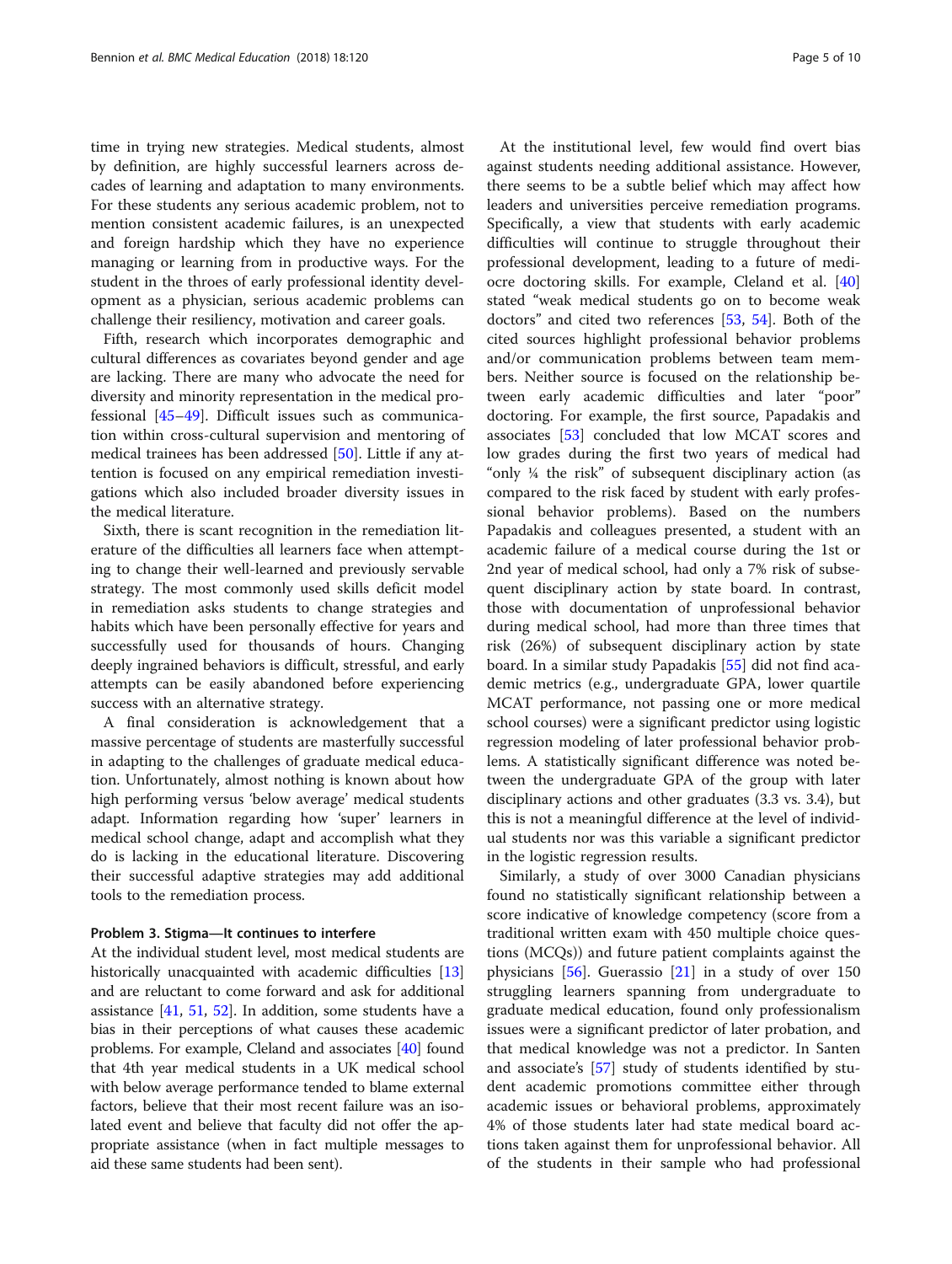behavior difficulties also had academic issues. Scrutiny of Santen's published summary of their data suggests it is possible students who only had academic issues and were not also identified as having behavioral problems, were not later disciplined by state boards for unprofessional behavior (however, this is uncertain based on how they presented their data). LaRochelle et al. [\[58](#page-9-0)] found evidence that pre-clerkship performance in clinical reasoning (small group exercises, multiple choice examination focused on clinical reasoning and Objective Structured Clinical Examination (OSCE) performance) did have small, but significant predictive value of resident ratings of medical expertise by faculty.

In addition, there are studies that suggest early academic performance or even board examination scores are unrelated to other important non-knowledge-based aspects of physician care. For example, Hojat et al. [[59](#page-9-0)] found no relationship between scores on United States Medical Licensing Examination (USMLE) Step 1 examination and empathy scores. No studies were found directly linking early low academic performance (pre-med school or pre-clerkship) as a primary or substantial contributor to later poor quality of doctor-patient relationships, diagnostic errors, treatment errors, or patient satisfaction. This view is perhaps the flip side of a long tradition of high academic performance being the principal gatekeeper for entry into certain specialties; academic performance is seen as a proxy for doctoring capacity or aptitude (see Prober et al. [[60](#page-9-0)] for additional discussion of the pros and cons of using Step exam scores as primary selection variable of residents).

An additional factor to be identified when considering the subtle institutional bias against remediation is that much of academic remediation literature borrows heavily from the universally familiar medical model, that is, find the diagnosis and once the diagnosis is known, that diagnosis 'determines' treatment. While this view obviously has heuristic usefulness, the extent that this viewpoint should be extended to remediation of individual students is unclear. Given this model is steeped in the assumptions of disease, pathology processes and (body) system failures, it is easy to imagine how, even if unintentionally, promotion of this view can carry negative assumptions. For example, even if a student is identified as a struggling learner, this does not necessarily mean that the student has a fundamental flaw or set of deficits that would negatively impact that student's functioning as a physician. Much of medical education support services, e.g., teaching a specific and presumed missing skill, are based on the above unstated assumption that the pace and rigor of medical school exposes a pre-existing skills deficit. That is, the student performed lower on an examination than expected, therefore the student has an academic or study skills deficit and/or a motivational problem.

#### Potential solutions

Next we turn to potential solutions to deal with these challenges that face the medical education community. Here, we list four recommendations.

# Recommendation #1. Use systematically captured data, across-time, multiple-sourced information with one of the goals being early identification of struggling learners

The concept of and use of portfolios in medical education is certainly not new. However, many uses of portfolios cited in the medical education literature appears to be a collection of student performance datum without organization into competency domains and without ways to represent growth over time within those competency domains. For example, Chertoff and associates [[61\]](#page-9-0) surveyed 71 Liaison Committee on Medical Education (LCME) accredited medical school. Approximately half reported use of portfolios, but less than 10% of total respondents noted they felt their portfolio process included a visual display of competency growth. Other recent publications noting uses of portfolios are within particular modules or rotations, e.g., Sanchez Gomez [[62\]](#page-9-0) or within particular aspects of training such as simulation centers  $[63]$  $[63]$  $[63]$ . While helpful, these do not provide indications of overall growth or, in the case of remediation, lack of individual progress.

We advocate for the use of a portfolio as an acrossthe-curriculum, integrated longitudinal assessment tool to guide and help the remediation process such as discussed by Van Tartwijk et al. [\[64\]](#page-9-0). A comprehensive portfolio includes an organizational schema such that various assessments are gathered from multiple sources and placed into one or more general competency domain or "bucket" as labelled by Kalet's group [\[29](#page-8-0)]. It allows learner and teachers to support students' learning and closely assess students' progression [[65](#page-9-0)].

Specifically, we recommend a comprehensive portfolio of all performance data (knowledge-based, group performance, OSCE-type performance, written reports of patient encounters, self-assessment of professional growth, ratings or commentary of videotapes of leaning interactions, etc.) be collected. Further that this collected data be made available to the student as well as to selected key individuals on the academic team (e.g., the remediation team and those charged with tracking performance and with early identification of struggling learners). Importantly, we recommend that at least one reviewer of student portfolio data should be tasked with taking a longitudinal view of the learner's progress particularly within competency 'buckets' as discussed above. That is, the longitudinal reviewer is not as concerned with rating or grading a student performance related to current courses, but is to monitor, over time, for marginal performance within a competency area. Thus,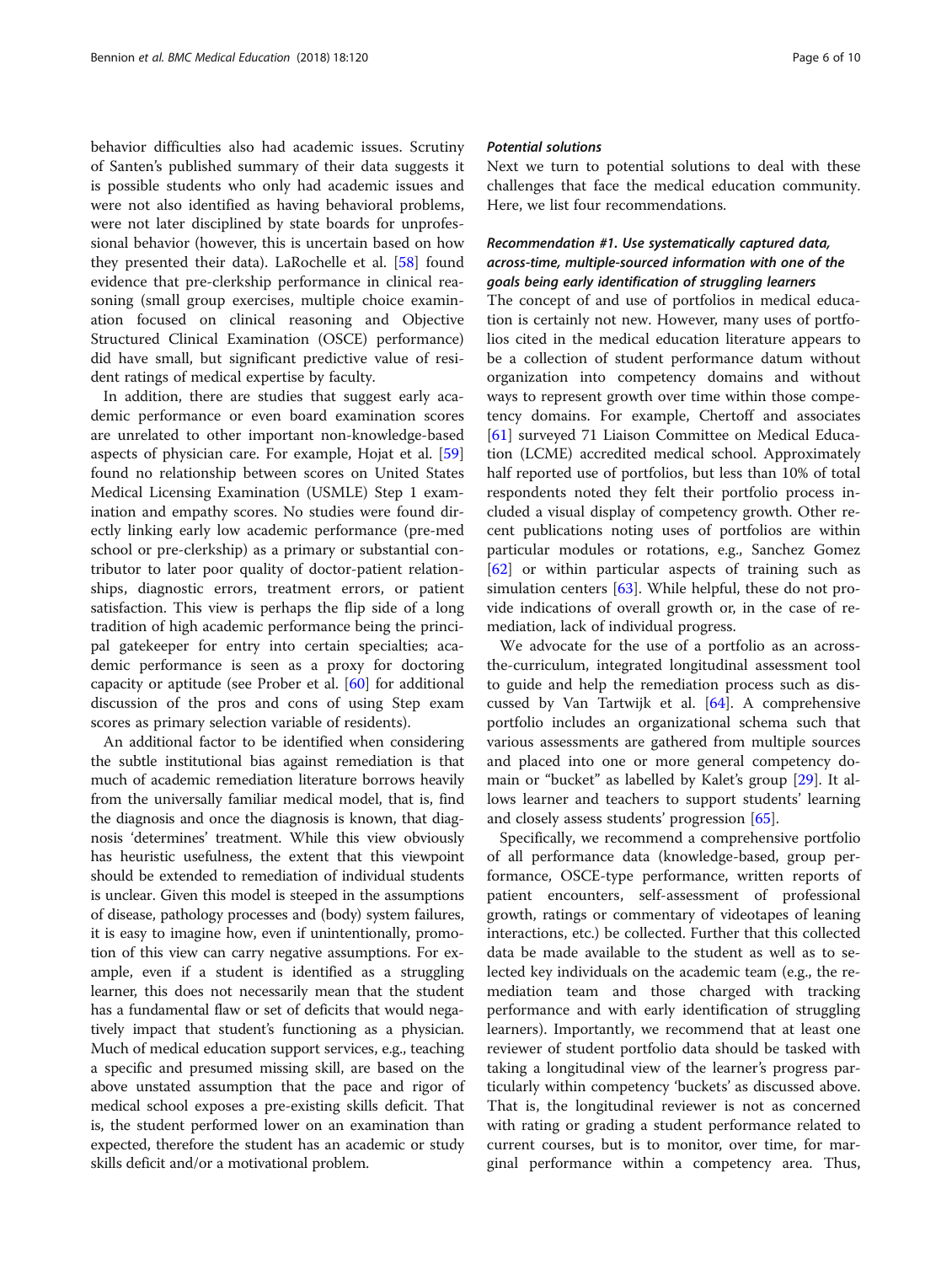remediation is not just studying for the next exam, but also analyzing developmental patterns. Furthermore the concept of portfolio-based monitoring and learning may be particularly important in the remediation process [[25](#page-8-0), [27\]](#page-8-0). The use of a portfolio that contains a large amount of longitudinal information about learning interactions and learners' performance across settings and topical domains. Thus, such information may be particularly useful in developing and implementing remediation plans for some students which otherwise would have gone unrecognized. In addition, once such a longitudinal portfolio process is put into place, the school could eventually analyze previous years of data to potential identify school-specific performance markers within early curriculum experiences which, when paired with known pre-matriculation risk factors, could help identify students at risk for later serious academic problems.

The use of performance portfolio raises the concern of 'forward-feeding' performance problems to subsequent faculty or clerkship directors. This has been debated in the literature  $[16, 24, 66-68]$  $[16, 24, 66-68]$  $[16, 24, 66-68]$  $[16, 24, 66-68]$  $[16, 24, 66-68]$  $[16, 24, 66-68]$  $[16, 24, 66-68]$  $[16, 24, 66-68]$ . Clearly there are privacy concerns and other issues to consider. Much of above dialogue centered upon who should have access to such information including clerkship directors and/or faculty and discusses the potential for negative (and positive) biases. Our opinion is that there should exist a separation of the processes which determines official student status (typically a slow-moving, large group-based process triggered by significant failure or string of failures) and the remediation team (desirably a fastermoving, dynamic process). Ideally this latter team is a small group, is closer to 'real time' in its tracking of student performance and is skilled in its identification of struggling students. Its function falls within student advocate services and it should engage early and often with the struggling student. We strongly recommend those involved in reviewing and using that data for early identification of struggling learners be either separate from or not have a formal vote into procedures which determine student status within the program.

# Recommendation 2. Encourage and fund research investigating the complex processes of medical education at the level of individual change including a variety of contributors

Directly assessing remediation is difficult. However, finding active change agents is critical. In medical research, we sensitively delve into individuals' complex personal lives to probe aspects of cancer, diabetes, degenerative diseases, etc. and compare treatment alternatives. However, we are slower to apply similar rigor, energy and funding to medical remediation. Critics may argue academic difficulties during medical education is not a disease nor a pathology which affects the population at large or may consider it a non-problem as only affects a small percentage of students and thus doesn't need additional funding or focus. In our view, this perspective is out-of-touch with the current directions and values of medication education.

Acquiring large numbers of struggling learners to study is difficult at the institutional level, but is less so if collaborative multi-institutional studies are implemented. Implementation of work might involve consortiums across a small number of medical schools, shared development of performance portfolios, identification of similar performance metrics, as well as integrating and analyzing de-identified performance data across institutions.

In addition, many remediation programs appear to function as independent islands and offer services that are based on the experience and skillsets of individual remediation specialists. More coordination and sharing of ideas, resources, and processes could help more remediation forward as well as generate data to answer hypothesis-driven questions concerning optimum remediation methods.

# Recommendation 3. Use of De-stigmatizing processes and language

The traditional 'diagnosis➔treat' view of remediation is problematic. No heuristic is perfect. But perhaps a better model for conceptualizing struggling learners within medical education is that of athletic conditioning for a team of gymnasts or decathlon athletes. Each athlete has years of experience, a history of many high-level performances, but each athlete, each coach and the institution understand qualification is at an individual level and must occur in a variety of skillsets or performances. Every athlete experiences strong events and weak performances. For these high-functioning athletes, conditioning (or remediation) is not about discovering a pre-existing flaw. The foundation of conditioning is a careful and detailed analysis of recent performances, identification of relative strengths and weaknesses and then designing targeted exercises to enhance performance, dedicated time to build up weaker skills as well as developing and practicing strategies for key performances.

We recommend reducing the use of terms such as remediation, diagnosis, deficits, etc. A more useful articulation may be using terms such as 'not meeting a qualification standard'. While cumbersome, such phrasing suggests a student did not achieve their maximum potential for a particular performance event rather than the implication that the student, as a holistic organism, is dysfunctional, incapable or lacks an essential skillset which bars them from a success within the medical school context.

We are working with highly qualified and gifted students who are being stretched to their near maximum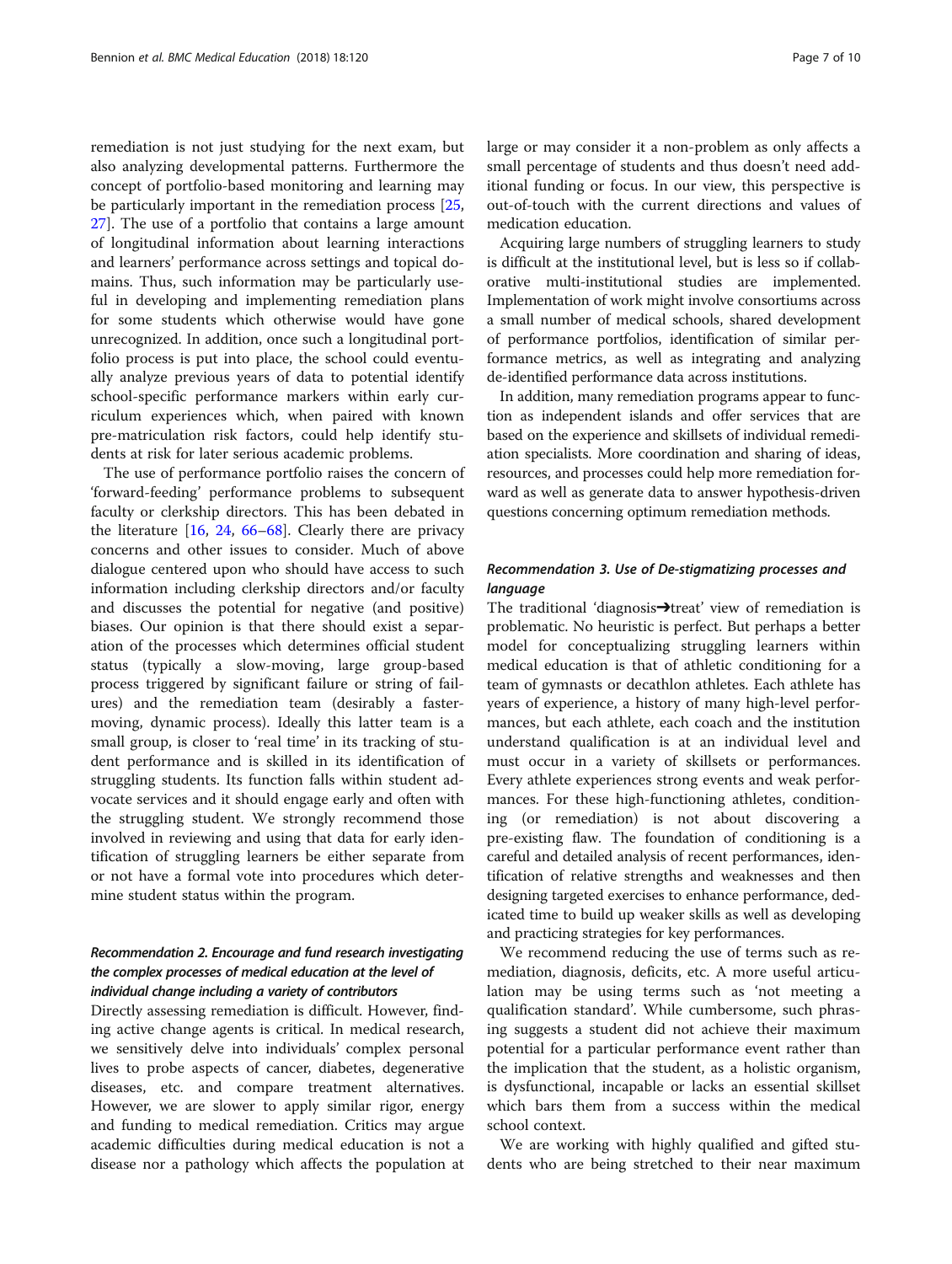capacity for years at a time. Thus, we recommend terms such as academic conditioning, performance coaching, learning strengths and weaknesses (or cognitive and learning profile), and *adaptive strategies*. Perhaps even terms such as "ath-learner" or "aca-lete" should be considered. While this last suggestion is somewhat tonguein-cheek, the underlying notion detailed above is not. We are not simply recommending a change in the label. The recommendation is to move the culture away from terminology which inherently supports an assumption of pathology and deficit and instead use language which recognizes: (a) there are complex factors impacting performance and (b) these students are above average learners operating in a very high-demand environment.

# Recommendation 4. Encourage self-identification and normalize help-seeking

A one-time lecture simply reiterating above messages is unlikely to provoke change in student's help seeking be-havior (see [\[69\]](#page-9-0) for example). Friedman and associates [[70\]](#page-9-0) found, in their efforts to reduce de-stigmatizing attitudes toward mental health usage, that a lecture-based format was perceived as patronizing by medical students. However, they did find that students were more receptive to testimonials from individuals who were using mental health-related services. In recent work, Cleland and colleagues [\[13](#page-8-0)] discussed the importance of the institutional culture affecting help-seeking behavior and they offered a few specific suggestions, e.g., asking the student their views of contributors to academic difficulties, working in partnership with struggling learners, and the staff role-modeling self-care.

A useful option to normalize help seeking over time may be for medical schools to annually ask for volunteers among graduating students and faculty to record brief personal audio or video 'testimonials' of healthy help-seeking options they utilized during medical school (each volunteer choosing to specifically identify themselves or not). A brief suggested outline or reminders (e. g., list of common hurdles) might assist volunteers to address known barriers, e.g., confidentiality, worries about effect on career as a student, being reluctant to selfidentify as having additional needs, etc. [[71](#page-9-0), [72](#page-9-0)]. It may be appropriate to instruct the volunteers to not individually name less-than-helpful local individuals or providers. Obviously, the volunteers would not be expected to disclosure personal details of their difficulties, but are asked to provide only a generic reference to how stressors impacted them personally while in medical school and then focus on helpful options they experienced which helped them not only manage, but succeed. These personalized help-seeking declarations could then be made electronically available to successive cohorts who could access

them as needed through their schooling via networks internal to the medical school. Making it known that certain individuals within leadership and faculty of the medical school are willing to provide such testimonials may encourage graduating students to do the same.

In addition, brief messages from the current school leadership supporting appropriate help-seeking by students being available within the same venue may be helpful as well. Also, as part of school leadership messages, referencing studies noting the percentage of medical students who do seek assistance can be a normalizing factor. For example, Dyrbye and associates [[71](#page-9-0)] found approximately 40% of medical students annually seek out formal or informal supports.

Third, we recommend applying the well-established medical model of consultation to academic issues and struggling learners. Again, leadership and supervisor messaging is critical. That is, rather than telling students with academic problems they are in need of an evaluation to detect and diagnosis weakness and deficits, we recommend referring to need for additional resources as an academic consultation. As physicians, providers are expected to recognize when specialty care or evaluation is needed particularly when standard treatments are not effective. Why should not a similar attitude be fostered from the beginning of their medical training? The message should be, "If you have adequately applied the recommended 'treatments' to your studies and those are not effective, it is time to obtain a consultation!".

There are, of course, limitations to our discussion and proposals. All of these issues are challenging and no solution will fit all situations or schools. Along with research investigating active ingredients of successful remediation, research into the links between remediated students and longer-term outcomes is needed.

# Conclusions

This position paper discusses some on-going problems within the field of medical education, identifying four contemporary problems and proposing four recommendations to strengthen remediation efforts. Earlier identification and assistance to learners "not meeting qualification standards" has been discussed by many, but is rarely implemented in a systematic manner. We recommend the use of a professional performance portfolio organized by competency domains and include techniques to show learner progress over time as a way of addressing this long-standing problem. Curriculum revision offers opportunities to incorporate programmatic approaches to remediation. Selecting or determining what type of remediation is needed for a particular student is a Gordian knot. More emphasis, including multiinstitutional projects and research funding is needed.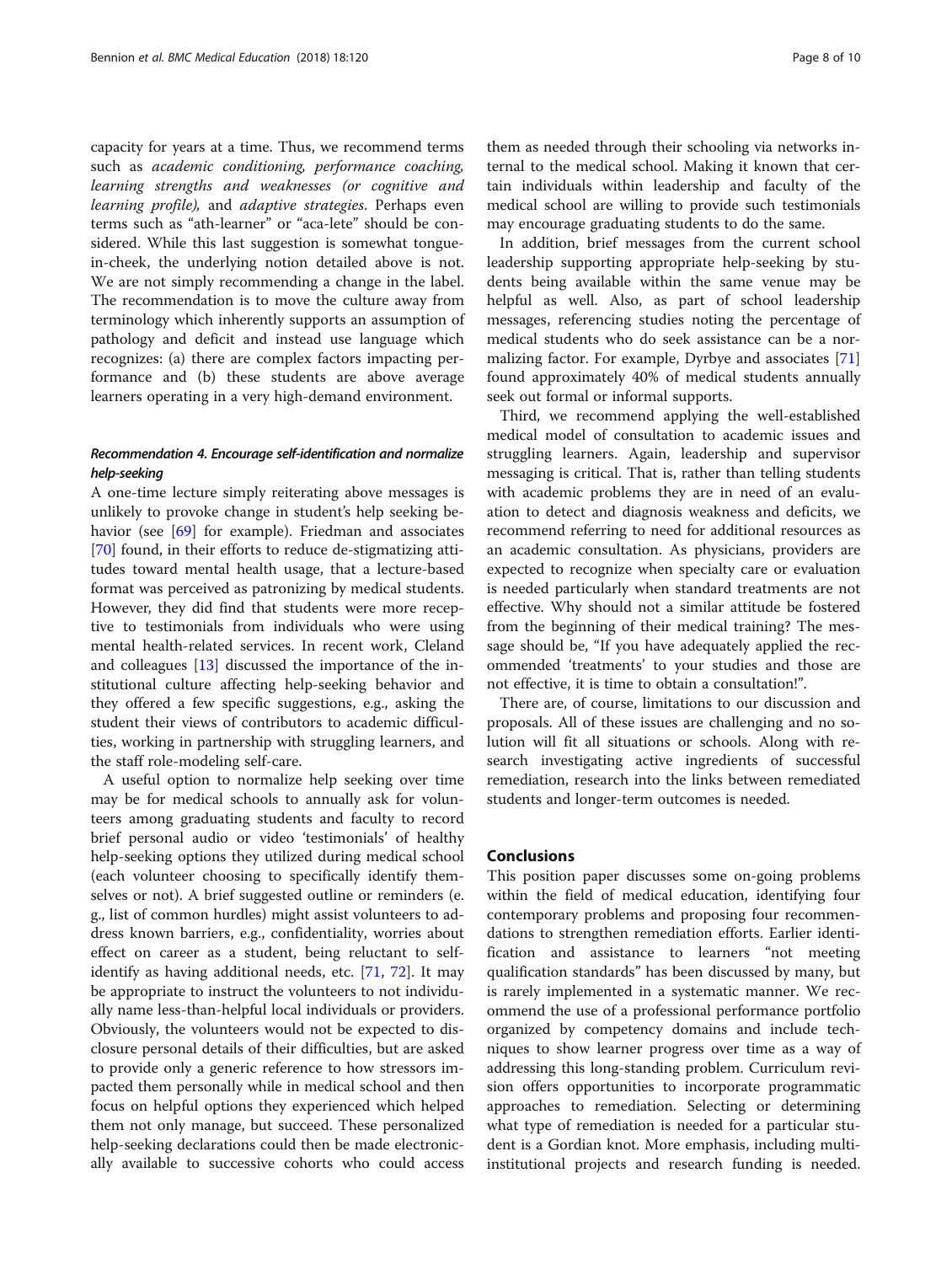<span id="page-8-0"></span>Remediation as an effort continues to be a seen as a necessary evil within the larger mission of medical education as opposed to a program that strengthens and conditions individual learners, and in turn the institution and ultimately medical practice. Recommendations regarding language use and marketing of such programs are given.

#### Abbreviations

GPA: Grade Point Average; LCME: Liaison Committee on Medical Education; MCAT: Medical College Admissions Test; MCQ: Multiple Choice Questions; OSCE: Objective Structured Clinical Examination; PGY1: Post Graduate Year 1; SRL-MAT: Self-Regulated Learning—Microanalytic Assessment and Training; UK: United Kingdom; USMLE: United States Medical Licensing Examination; WFME: World Federation for Medical Education; WHO: World Health Organization

#### Disclaimer

The views expressed herein are those of the authors and not necessarily those of the Department of Defense or other federal agencies.

#### Authors' contributions

LB initial draft and corresponding author. SD, JL, MY, DS-G, BR, DT all contributed editorial comments and review. All authors read and approved the final manuscript.

#### Ethics approval and consent to participate

Not applicable.

#### Competing interests

The authors declare that they have no competing interests.

## Publisher's Note

Springer Nature remains neutral with regard to jurisdictional claims in published maps and institutional affiliations.

#### Author details

<sup>1</sup>Uniformed Services University of Health Sciences, 4301 Jones Bridge Road, Bethesda, MD 20814, USA. <sup>2</sup>University of Central Florida, 6850 Lake Nona Blvd, Orlando, FL 32827, USA.

#### Received: 20 December 2017 Accepted: 27 April 2018 Published online: 31 May 2018

#### References

- 1. Holland C. Critical review: medical students' motivation after failure. Adv health Scie Educ. Theory Pract. 2016;21:695–710.
- 2. Irby DM, Cooke M, O'Brien BC. Calls for reform of medical education by the Carnegie Foundation for the Advancement of Teaching: 1910 and 2010. Acad Med. 2010;85:220–7.
- 3. Cooke M, Irby DM, O'Brien BC. Educating physicians: a call for reform of medical school and residency. New York: Wiley; 2010.
- 4. Ogur B, Hirsh D, Krupat E, et al. The Harvard Medical School-Cambridge integrated clerkship: an innovative model of clinical education. Acad Med. 2007;82:397–404.
- 5. Jones R, Higgs R, De Angelis C, et al. Changing face of medical curricula. Lancet. 2001;357:699–703.
- 6. Likic R, Dusek T, Analysis HD. Prospects for curricular reform of medical schools in Southeast Europe. Med Educ. 2005;39:833.
- Karle H. Global standards and accreditation in medical education: a view from the WFME. Acad Med. 2006;81:S43.
- 8. Rumala BB, Cason FD Jr. Recruitment of underrepresented minority students to medical school: minority medical student organizations, an untapped resource. JNMA. 2007;99:1000–9.
- Cohen JJ, Gabriel BA, Terrell C. The case for diversity in the health care workforce. Health Aff. 2002;21:90–102.
- 10. Agrawal JR, Vlaicu S, Carrasquillo O. Progress and pitfalls in underrepresented minority recruitment: perspectives from the medical schools. JNMA. 2005;97:1226–31.
- 11. Guerrasio J. Remediation of the struggling medical learner. Irwin PA: Association for Hospital. Med Educ. 2013;184.
- 12. Kalet A, Chou CL, editors. Remediation in medical education. New York: Springer; 2014. p. 367.
- 13. Cleland J, Cilliers F, van Schalkwyk S. The learning environment in remediation: a review. Clin Teach. 2018;15:13–8.
- 14. Ellaway RH, Chou CL, Kalet AL. Situating remediation: accommodating success and failure in medical education systems. Acad Med. 2018;93(3):391–8.
- 15. Kalet A, Chou CL, Ellaway RH. To fail is human: remediating remediation in medical education. Perspect Med Educ. 2017;6(6):418–24.
- 16. Frellsen SL, Baker EA, Papp KK, et al. Medical school policies regarding struggling medical students during the internal medicine clerkships: results of a national survey. Acad Med. 2008;83:876–81.
- 17. Ferguson E, James D, Madeley L. Factors associated with success in medical school: systematic review of the literature. BMJ. 2002;324:952–7.
- 18. Woolf K, Potts HWW, McManus IC. Ethnicity and academic performance in UK trained doctors and medical students: systematic review and metaanalysis. BMJ. 2011;342:d901.
- 19. Donnon T, Paolucci EO, Violato C. The predictive validity of the MCAT for medical school performance and medical board licensing examinations: a meta-analysis of the published research. Acad Med. 2007;82:100–6.
- 20. Dyrbye LN, Thomas MR, Power DV, et al. Burnout and serious thoughts of dropping out of medical school: a multi-institutional study. Acad Med. 2010; 85:94–102.
- 21. Guerrasio J, Garrity MJ, Aagaard EM. Learner deficits and academic outcomes of medical students, residents, fellows, and attending physicians referred to a remediation program, 2006–2012. Acad Med. 2014;89:352–8.
- 22. Stegers-Jager KM, Schotanus J, Splinter TAW, Themmen APN. Academic dismissal policy for medical students. Med Educ. 2011;45:987.
- 23. Durning SJ, Cohen DL, Cruess D, et al. Does student promotions committee appearance predict below-average performance during internship? A seven-year study. Teach Learn Med. 2008;20:267–72.
- 24. Chou CL, Kalet A, Hauer KE. A research agenda for remediation in medical education. In: Kalet A, Chou CL, editors. Remediation in medical education: a mid-course correction. New York: Springer Hill; 2014. p. 339–48.
- 25. Snadden D, Thomas ML, Griffin EM, et al. Portfolio-based learning and general practice vocational training. Med Educ. 1996;30:148–52.
- 26. Driessen E, van Tartwijk J, Vermunt J, et al. Use of portfolios in early undergraduate medical training. Med Teach. 2003;25:18–23.
- 27. Thomas DS, Snadden M. The use of portfolio learning in medical education. Med Teach. 1998;20:192–9.
- 28. Challis MAMEE. Medical education guide no. 11 (revised): portfolio-based learning and assessment in medical education. Med Teach. 1999;21:370–86.
- 29. Kalet A, Pusic M. Defining and assessing competence. In: Kalet A, Chou CL, editors. Remediation in medical education. New York: Springer; 2014. p. 3–16.
- 30. Winston K. Core concepts in remediation: lessons learned from a 6-year case study. Med Sci Educ. 2015;25(3):307–15.
- 31. Saks N, Rashid H, Lebeau RA. National Survey of US medical schools: current status of academic support, vol. 12. Seattle, WA: [PowerPoint presentation]. Presented at: AAMC Conference (Association of American Medical Colleges); 2016.
- 32. Miller CJ. Implementation of a study skills program for entering at-risk medical students. Adv Physiol Educ. 2014;38:229–34.
- 33. Durning SJ, Cleary TJ, Sandars J, et al. Perspective: viewing "strugglers" through a different lens: how a self-regulated learning perspective can help medical educators with assessment and remediation. Acad Med. 2011;86:488–95.
- 34. Markert RJ. The relationship of academic measures in medical school to performance after graduation. Acad Med. 1993;68:S31–4.
- 35. Papadakis MA, Arnold GK, Blank LL, et al. Performance during internal medicine residency training and subsequent disciplinary action by state licensing boards residency training performance and subsequent disciplinary action. Ann Intern Med. 2008;148:869–76.
- 36. Greenburg DL, Durning SJ, Cohen DL, et al. Identifying medical students likely to exhibit poor professionalism and knowledge during internship. J Gen Intern Med. 2007;22:1711–7.
- 37. Hodgson CS, Teherani A, Gough HG, et al. The relationship between measures of unprofessional behavior during medical school and indices on the California psychological inventory. Acad Med. 2007;82:S4–7.
- 38. Sayer M, Chaput De Saintonge M, Evans D, et al. Support for students with academic difficulties. Med Educ. 2002;36:643–50.
- 39. Hauer KE, Teherani A, Kerr KM, et al. Student performance problems in medical school clinical skills assessments. Acad Med. 2007;82(Suppl):S69–72.